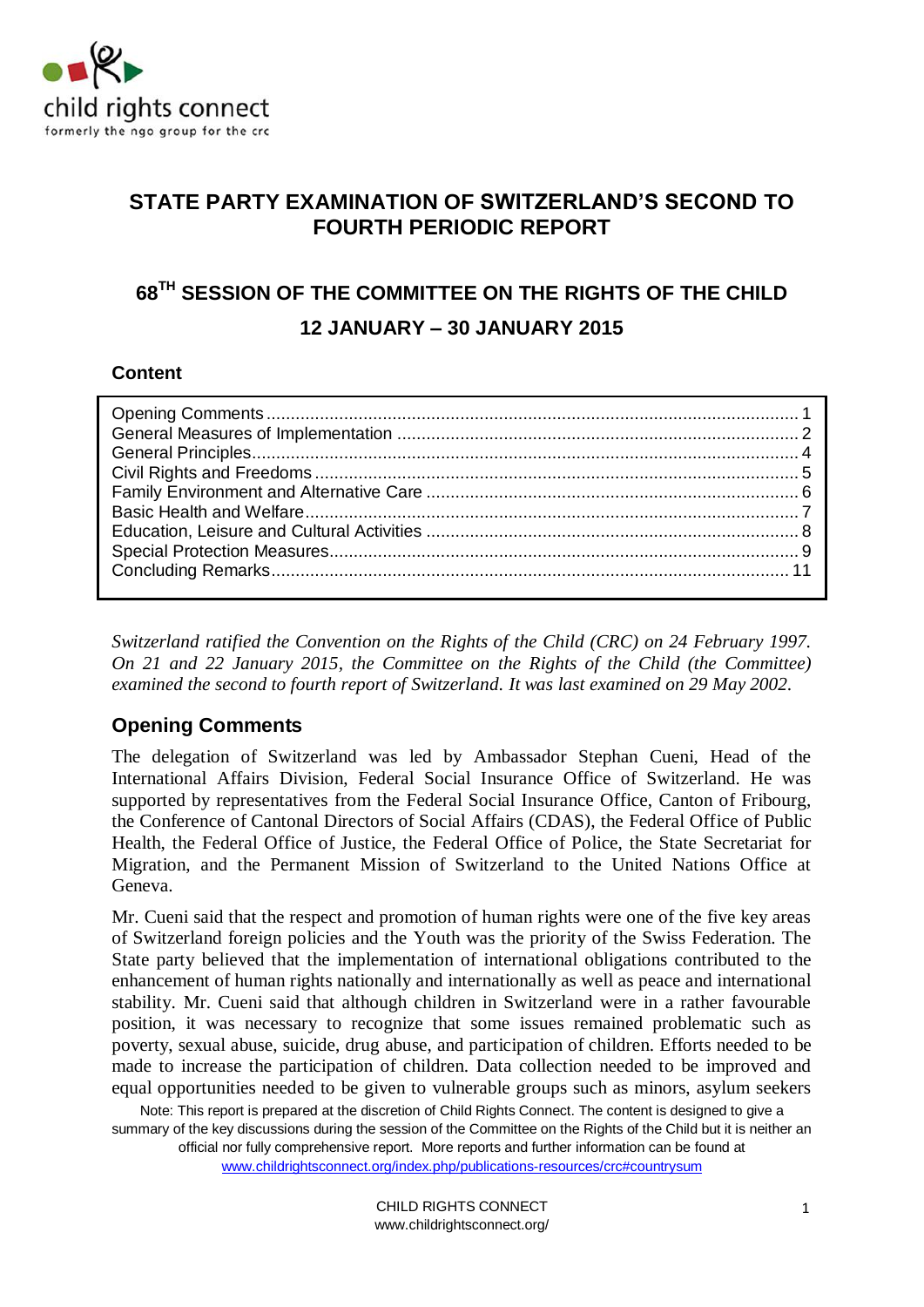and unaccompanied minors as well as children of minority background and undocumented migrants. Placement structures needed to be developed and child care needed to be improved.

Mr Cueni stated that following the recommendations made by the Committee, a new followup concept had been elaborated that would facilitate coordination within the federal administration and with the cantons. The task of reporting and follow-up were brought together within the Federal Social Insurance Office, facilitating the dissemination of information in regards to child rights. A federal law on the promotion of childhood and youth was adopted in 2013. Collaboration between private and public partners had been encouraged. An electronic information platform allowed for better coordination and systematic sharing of information between the confederation and the cantons. This law also allowed for the different cantons to be allocated financial assistance for a length of 8 years. A national programme Youth and Media had been active and sensitized children and parents on the safe use of digital media. The programme was scheduled to last until 2015. In 2003, an incentive programme was created to reconcile work and family life. Following its success, the programme of a budget of 120 million Swiss francs, was extended to 2019.

Mr. Cueni assured that an emphasis was put on the inclusion of children with disabilities in the education system. Joint parental authority had also become the rule since July 2014 to guarantee equal treatment of the parents in case of divorce and quality relations with both parents. He then gave the floor to Anne-Claude Demierre, Director of Health and Social Affairs of the Canton of Fribourg and member of the Conference of cantonal directors of social affairs.

Ms. Demierre explained that areas such as mandatory education, police, and placement of children outside of their families were areas under the jurisdiction of the different cantons. She added that the confederation, the cantons and the communes had the obligation to respect the minimum standards of human rights. The task of monitoring the implementation of the Convention remained mainly the competence of the cantons. Ms. Demierre informed the Committee that many projects had been conceived by and for the children and reassured the members that the best interest of the child was at the heart of every decision taken at the different levels.

Mr. Gehad Madi and Mr. Bernard Gastaud, the two Country Rapporteurs, welcomed the Swiss delegation.

# **General Measures of Implementation**

### *Legislation*

The Committee asked about the reservations made by the State party in regards to certain articles of the CRC, mainly articles 10.1, 37 and 40. On the reservation made on article 10, the delegation answered that they did not guarantee family reunification and that the reservation would stay as such. Concerning article 37, the reservation had not been withdrawn because there was a need for more infrastructures. The State party was expected to have more holding facilities built by the end of 2016. The reservation would then be reevaluated. Regarding article 40, on access to legal aid for children in conflict with the law, the delegation stated that legal aid was not free of charge and the State party intended to keep it as such.

The Committee inquired about the status of the ratification of the third optional Protocol on a Communications Procedure. The delegation replied that the third optional protocol was a very important tool and that the feasibility of its ratification was currently being examined. The Committee asked if a timeframe could be provided on a decision to be reached. The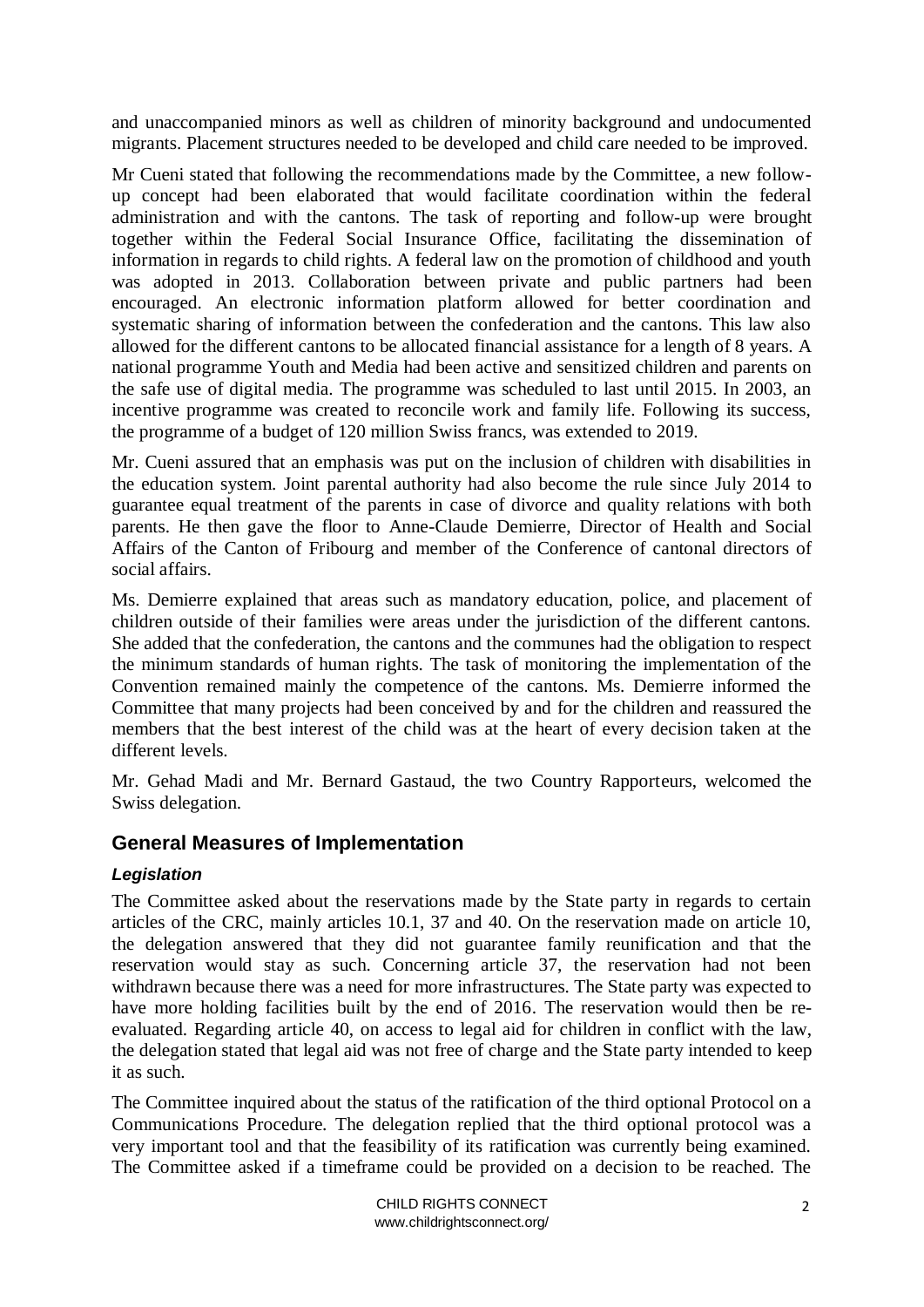delegation said that it was rather difficult to answer that question. The study of the feasibility of the ratification had to go through different channels: internal legislative proceedings, parliament, government and a referendum.

The Committee asked whether the internal laws were in conformity with the CRC. The delegation explained that cantons and civil society organisations were looking into reforms. The CDAS and the different offices and departments were taking part in consultations to ensure the conformity of domestic law with the provisions of the CRC. The delegation added that international laws always had primacy. Judges could decide not to mention them in their rulings but there were limits to these decisions.

### *Coordination and monitoring*

The Committee raised concerns about coordination between the confederation and the cantons and between the cantons themselves. The delegation explained that coordination efforts went through federal laws aiming at improving child rights. The Conference of Cantonal Directors of Social Affairs was established as a tool to coordinate efforts between the different cantons. The CDAS had since 2011 created a Childhood and Youth section that held two specialized conferences: one on protection and another on promotion of child rights. Those conferences were held once a year and had a committee of five members each. The delegation added that the members of the different conferences were very much implicated in the electronic platform, fostering cooperation between the different cantons. The delegation also said that taskforces were created if needed.

The Committee noted that there were discrepancies between cantons in regards to policies, legislations and strategies and inquired on the working documents used by the CDAS conferences to harmonise them. The delegation responded that there was a committee board that met every two months. It reassured the Committee that a lot of efforts of harmonisation were being made. The CDAS worked along the recommendations made by the Committee and also the provisions of the CRC.

The Committee inquired about the creation of a National Institute for Human Rights. The delegation answered that the State party was still examining the question and reminded the Committee that a centre that studied human rights related questions already existed.

### *Dissemination and training*

The Committee asked whether efforts were made to disseminate child rights in school settings. The delegation explained that child rights were part of the school curriculum. On the federal level, the government supported the creation of Education 21, a programme that produced and disseminated pedagogical materials on the rights of the child and provided trainings to teachers. A centre specialized in the dissemination of human rights existed in Luzern. The delegation added that new regional plans for mandatory education on child rights had been drafted so that more cantons would include modules on child rights in their curriculum. The Alemannic part of Switzerland had recently agreed to include child rights in their curriculum.

The Committee then inquired about the dissemination of the CRC in other settings. The delegation said that conferences and sessions were organised on the cantonal level with the goal to disseminate the recommendations made by the Committee. Sensitisation programmes were also organized and trainings on the CRC were provided to medical personnel. Furthermore, guidelines on the CRC had been published a federal law had been adopted in June 2014 in order to harmonise federal subventions related to continuous training on child rights. The law would enter in force in 2017.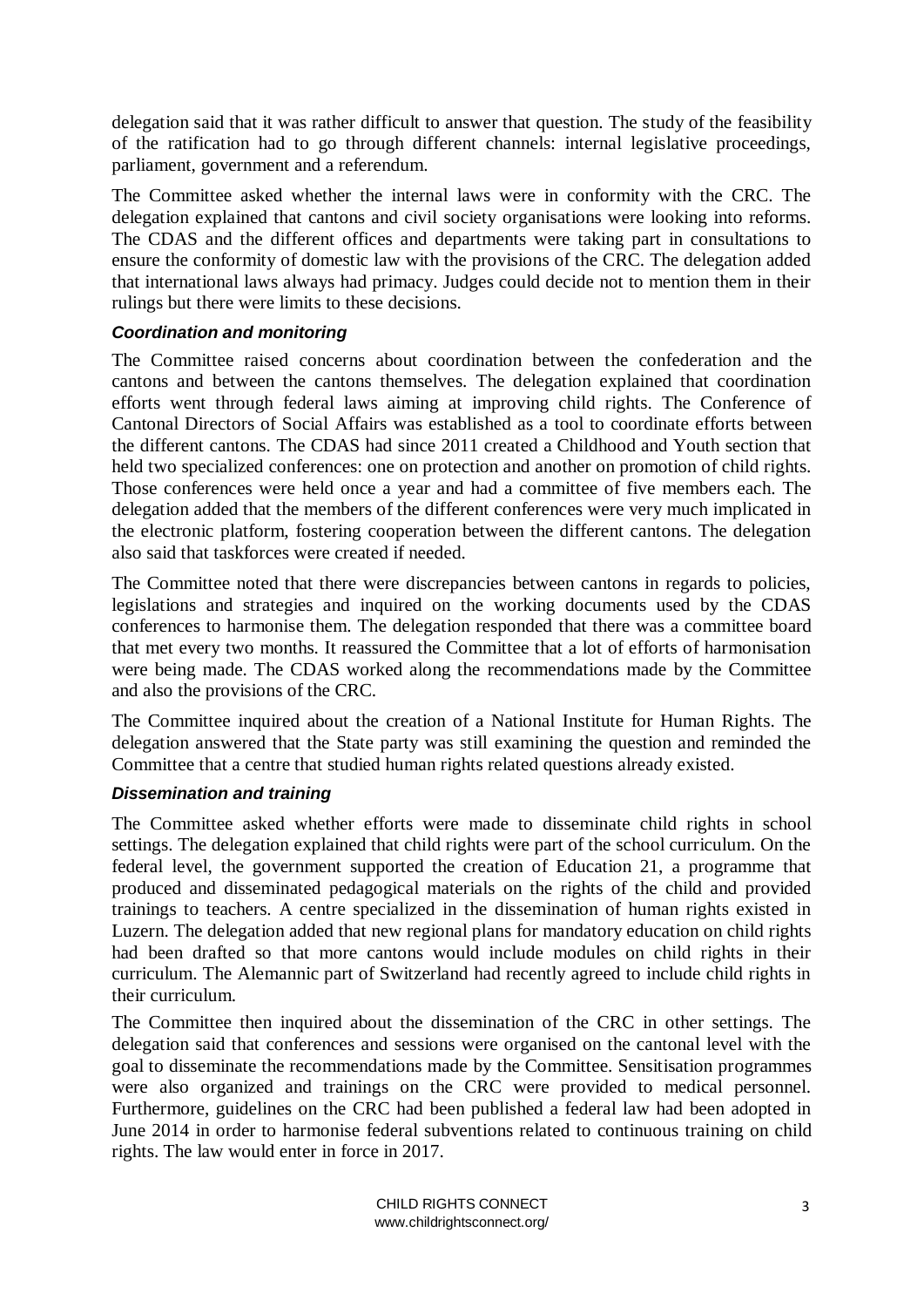### *Budget*

The Committee asked how much of the national budget was allocated to the exercise of children's rights. The delegation answered that the transversal characteristic of policies in childhood and youth made it difficult to provide concrete figures. However, a report on families was set to be released in 2017 and would provide information regarding the budget. The delegation informed the Committee that an annual credit of 700.000 Swiss francs was allocated to the diffusion of the CRC and its provisions. It was also possible for organisations with a focus on children's rights to be subsidised.

# **General Principles**

### *Non – discrimination*

The Committee raised the issue of discrimination and inquired about the measures in place to address this issue. The delegation answered that the State party having a monistic system, international laws in regards to discrimination applied to Switzerland. An initiative on specific laws against racial discrimination had been introduced to the parliament but was voted against. Very few cases of discriminations were brought to court. A Competence Centre for Human Rights had been asked to conduct a study on the causes of discrimination and the challenges faced in the fight against discrimination. The government expected the results of this study to implement appropriate measures. The delegation also added that legal advices were provided to people victim of discrimination.

### *Best interests of the child*

The Committee expressed some concerns about the use of the term well being of the child rather than best interest of the child and asked for some clarification. The delegation explained that the term well being of the child was used under Swiss domestic law. It added that it was in no way the intention of the State party to reduce the importance of the term best interest of the child. The delegation informed the Committee that the term well being of the child best responded to the linguistic sensibility of the different regions of Switzerland. The Committee remarked that well being was just a part of the welfare of a child and advised the delegation to prefer the terminology best interest of the child to well being of the child.

# *Right to be heard*

The Committee asked whether children had the right to have their voices heard in school settings and whether professionals were properly trained to listen to children. The delegation answered that there were laws on education in certain cantons that gave pupils the right to participate. The delegation added that trainings on listening skills were provided to professionals dealing with children.

The Committee remarked that only 10 per cent of children affected by divorce were being heard and asked whether any measure was taken for children to be heard in civil proceedings. The delegation replied that the compliance with article 12 of the CRC in regards to divorce hearings and child protection was not uniform in all cantons. However, a review in all cantons had been ordered in 2014 with the aim to harmonise.

The Committee raised concern about surgical procedures on intersex children being done at an early stage without the opinion of the child being taken into consideration. It asked whether the State party would consider prohibiting it because it was very important that intersex children could voice their opinion. The delegation responded that the government had decided that surgical procedures could only take place in cases of extreme necessity. The National Ethics Commission had been consulted on the issue and shared the government's opinion. The delegation also informed that measures had been taken to allow intersex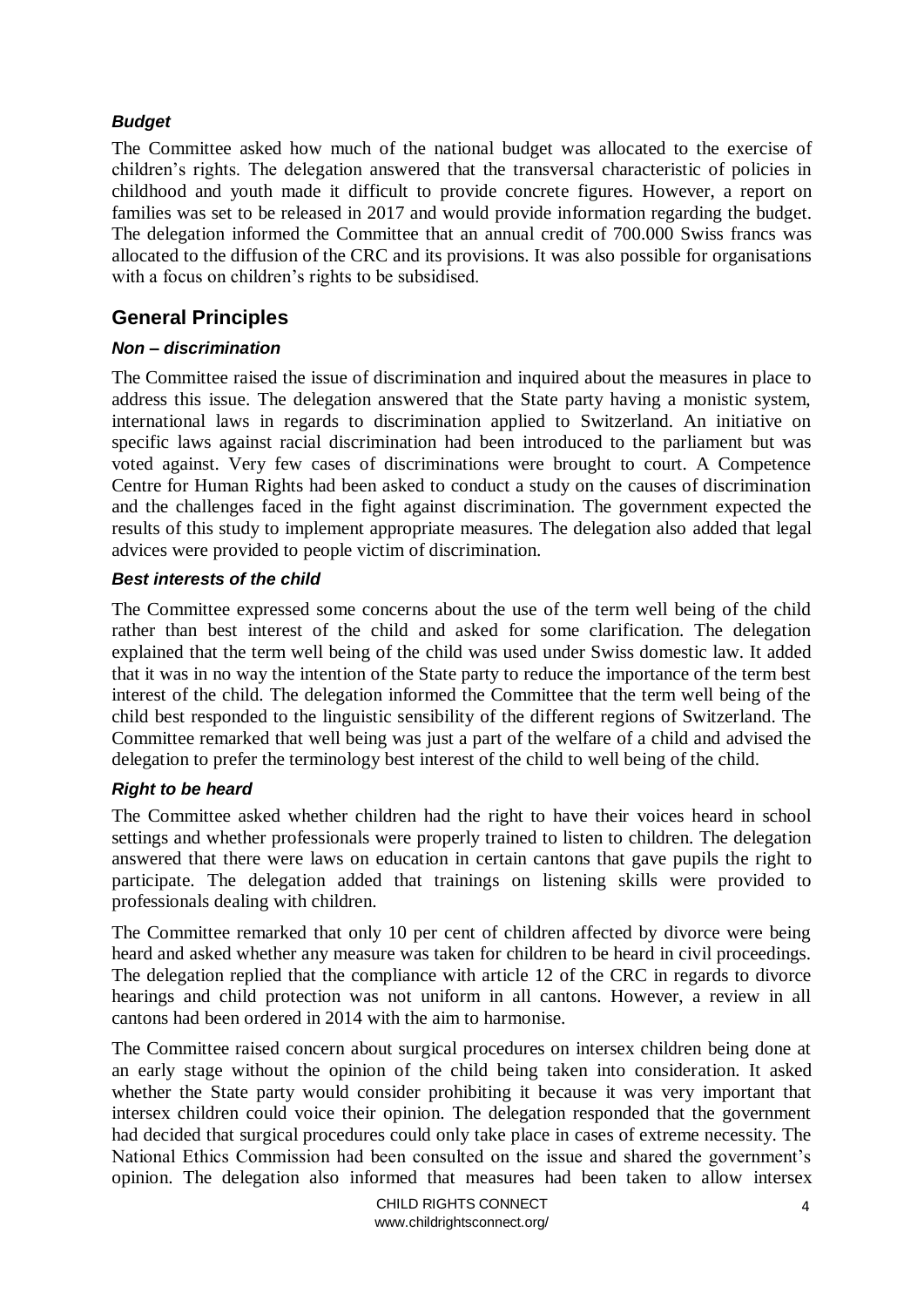children to change their gender on their birth certificate once an informed decision had been taken on their gender. It also added that there was an effort to gather more data for a better evaluation of the situation, bearing in mind the importance of the child's opinion.

### *Ombudsman for children*

The Committee inquired about complaint mechanisms for children when they were not satisfied with the services provided to them. The delegation replied that the State party was taking the creation of an ombudsman for children under serious consideration. However, the initiative had recently been postponed. The mandate of the ombudsman for children was already filled by other departments. The government thought more appropriate to generate efforts to better coordinate these services.

The Committee noted that there seemed to be different mechanisms for different areas and asked whether children were well aware of them. The delegation explained that there was a national helpline for children supported by the joint efforts of Pro Joventute and the confederation. The delegation added that on the cantonal level, there existed cantonal mediation bodies and cantonal ombudsmen. In school, social workers were appointed to receive children's complaints. The Committee then inquired whether vulnerable children had access to these complaint mechanisms. Bearing in mind that the State party was considering ratifying the third Optional Protocol on a Communications Procedure, it reminded the delegation of the necessity to have a comprehensive complaint system for all children in place before ratifying the third Optional Protocol. The delegation remarked that it was quite a challenge for vulnerable children but that the existence of the helpline was a good starting point.

# **Civil Rights and Freedoms**

# *Corporal punishment*

The Committee asked for more information on corporal punishment. The delegation explained that there was no disposition under the penal code that explicitly banned corporal punishment. The government believed that the pre-existing dispositions were sufficient to protect children against all forms of corporal punishment. The Civil Code stated that the duty of education was part of the parental authority and as such, parents had to ensure the protection of their children corporal, moral and psychological well-being. The revision of the law on parental authority in 2014 stipulated that violence on children could lead to the revocation of parental authority. Cantons provided support to parents and the umbrella organisation Formation des Parents provided trainings on education and on building strong relationships with their children. Learning programmes and games were made available to educate children on the issue.

The Committee asked whether cases of corporal punishment had been reported and the perpetrators prosecuted. The delegation replied that each case was assessed on an individual basis to determine whether or not it was considered a violation. Some parents or their partners had been prosecuted for hitting their children. The delegation assured the Committee that some measures had been taken to address the issue. In school settings, a legislative initiative was being adopted, requiring school staff to report any suspected case of child abuse. The delegation added that some cantons had specific laws in regard to corporal punishment while others would just refer to the Penal Code.

### *Child abuse*

The Committee asked whether the State party had a national strategy on violence. The delegation answered that a national strategy was currently being drafted. However, a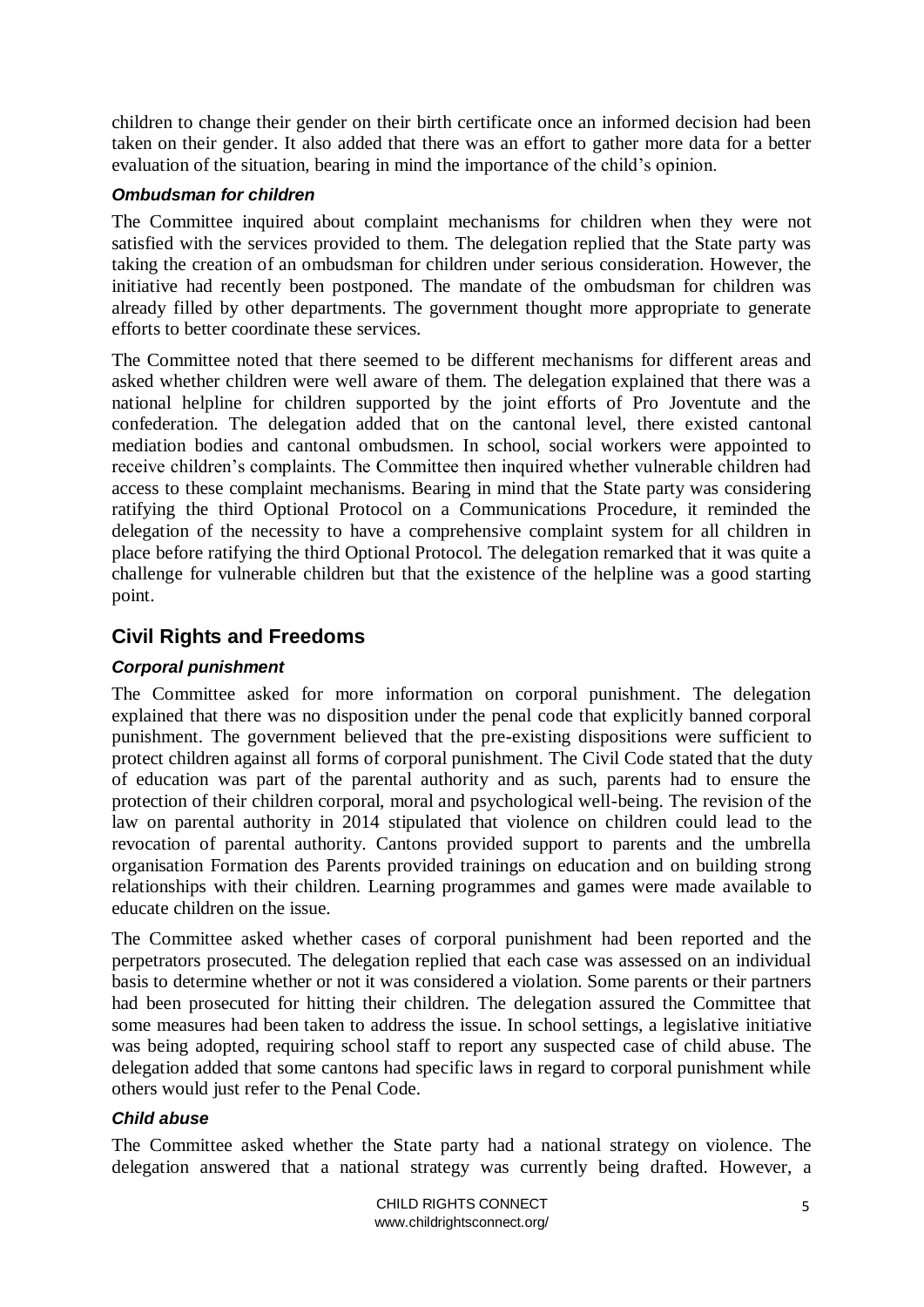programme Youth and Violence had been established since 2010 and offered trainings and sensitisation campaigns to children and professionals working with them. The delegation added that the Observatory of Maltreatment against Children in Lausanne also provided trainings.

### *Freedom of association and peaceful assembly*

The Committee raised concern about the interdiction of children to be in public space at night, reminding that it was an infringement of the freedom of association and peaceful assembly. The delegation explained that the interdiction was valid at a certain time. It reminded that the freedom of association was not an absolute right. The decision was made for the respect and protection of the public order. The decision was taken on a communal level and there was always the possibility to dispute this decision with the police. The Committee asked whether a child could bring his/her case in front of a tribunal if the police did not accept the request. The delegation replied that communal decisions could be disputed by a higher authority. The complaint could then be lodged to administrative authorities and then to the tribunal, even the federal one.

#### *Right to an identity*

The Committee was concerned about the right of a child to know his/her origin in the case of adoption and assisted reproduction. It was curious to know why access to information could only be granted at the age of 18. The delegation said that a child had a right to know his/her origin before 18 but only in the case of legitimate interest. A bill was currently being drafted, giving a child under 18 the right to know his/her origins in an anonymous way. The Committee asked whether it was possible for a child to get access to information for medical reasons. The delegation said that according to the draft bill, the child would be provided with all the information needed with the exception of the parents' identity that could only be revealed after the child had turned 18. This right was also guaranteed for children born from assisted reproduction. Doctors were required to get information from sperm donors that would be registered for 80 years in case a child ever needed to access them.

The Committee also expressed concern about the baby boxes practice. The delegation explained that the baby boxes fell under cantonal jurisdiction. Five cities had baby boxes. The delegation added that while raising ethical, human and legal questions, baby boxes were saving lives and that banning them would be problematic. The delegation informed the Committee that it was now possible to give birth anonymously.

### *Right to life*

The Committee raised some concern about suicide being the second cause of deaths among teenagers. 1 out of 20 teenagers died by suicide. The Committee asked for figures on the number of attempted suicides in the last three years and inquired whether any national strategy for prevention had been implemented. The delegation recognized that suicide was a serious problem. At the cantonal level, Zug and Zurich had implemented a strategy for the prevention of suicide. At the national level, the Federal Office of Public Health had created the Alliance against Depression that followed the recommendations given by the World Health Organisation. A network of professionals of mental health had also been created to facilitate the exchange of knowledge and skills. The delegation added that a national action plan for the prevention of suicide was being drafted by the Federal Office of Public Health in collaboration with the different cantons and would be ready in 2016. The national plan would include monitoring measures for the youth. The delegation did not have figures for the number of attempted suicide but offered to provide them later. It announced that a report providing explanations on the root causes and data on suicide would be released soon.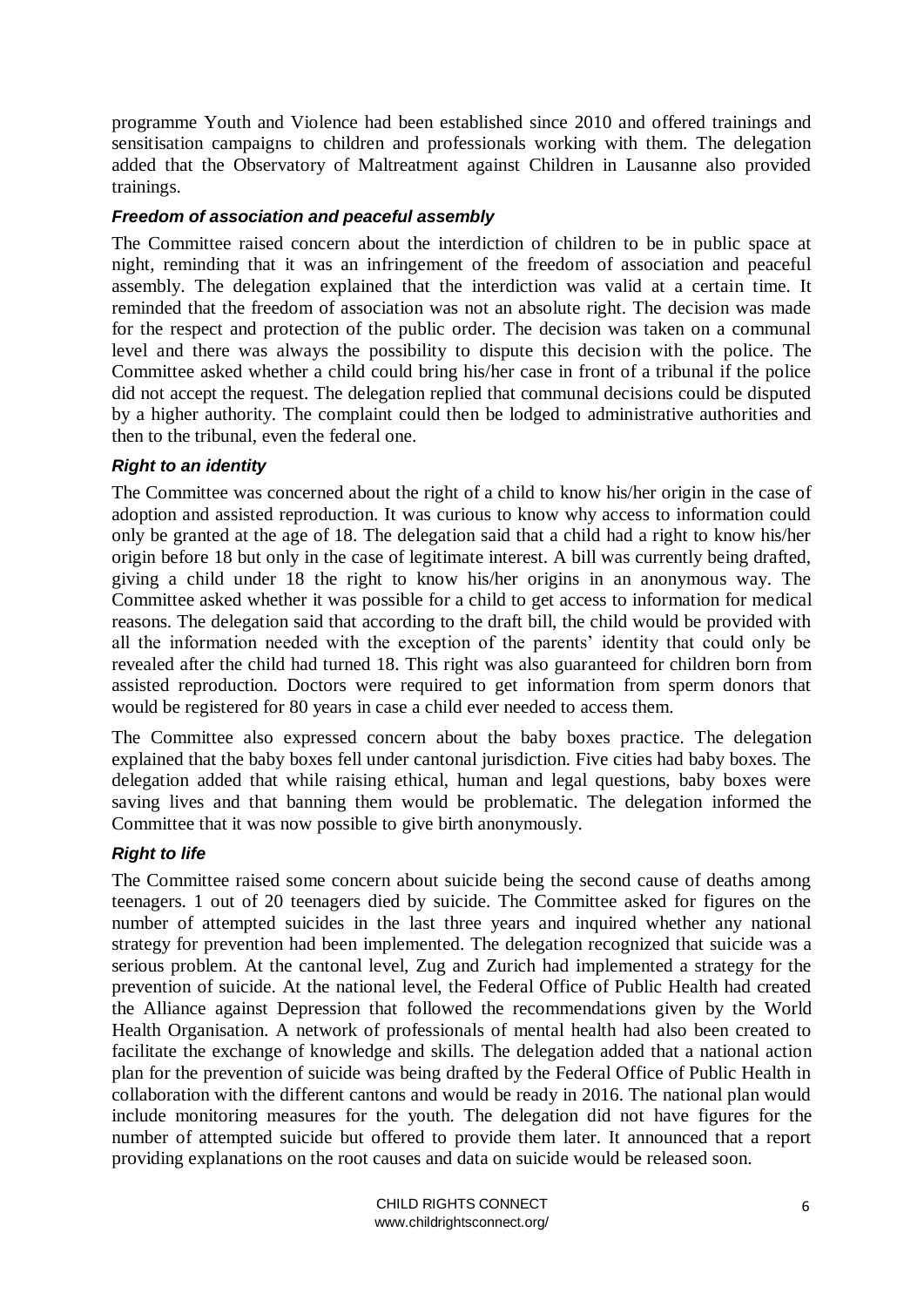# **Family Environment and Alternative Care**

### *Family support*

The Committee asked whether there was a support system in place for unemployed mothers. The delegation explained that unemployed mothers could get unemployment benefits on the federal level. On the cantonal level, there were complementary services for families. The Conference of Cantonal Directors of Social Affairs had adopted recommendations on the implementation of supplementary measures. Social support was also given to families with low income so to fight poverty in families. A Conference of Social Action Institutions had produced a set of guidelines and suggested supplementary services. The Committee asked whether those supplementary services would be provided because the benefits from the federal government were insufficient. The delegation replied that the benefits from the federal government were social benefits in case, for example, of unemployment or sickness. Cantonal benefits were offered even if the beneficiary did not meet the requirements for federal assistance. This did not mean that the federal benefits were not enough.

The Committee asked the age until which children were allowed to stay with their incarcerated mothers. The delegated answered that children were allowed to stay with their mothers until the age of 3 years.

#### *Institutions and family-based care*

The Committee noted that there were different measures regarding the development of family placement in different cantons. It asked for more information on family placement. The delegation said that an ordinance on children placement came into force on 1 January 2013. The Canton of Geneva had started a campaign aimed at recruiting foster families. The CDAS had created a working group to exchange on good practices and the support to foster families. The delegation added that an inter-cantonal convention in regards to social institutions existed and promoted the application of quality standards for institutions.

### *Surrogacy*

The Committee was concerned about the legal status of children born from surrogacy. The delegation explained that if the child did not have any link to either parent, either parent was not considered as such. In that case, parents needed to apply for adoption because the surrogacy would be considered as a normal adoption. While the application would be evaluated, the child would be placed in alternative care for a length up to one year. The nationality of the child would depend on the law of the country of origin. The child would not be considered a Swiss citizen until the adoption was completed. The Committee asked whether there was no guarantee that parents bringing a child born out of surrogacy from outside the country would be recognized as such. The delegation replied that that was the case, because the government did not want to encourage an illegal practice.

# **Basic Health and Welfare**

### *Health services*

The Committee asked for more information on the measures taken to fight obesity in the State party. The delegation explained that a strategy had been developed in 1992 and the plan for 2013-2016 included key issues and actions to address them. Some cantonal programmes had been adopted until 2021 to promote healthy eating habits and physical activities.

The Committee raised concern about the practice of Female Genital Mutilation (FGM) and asked whether measures had been taken to fight this problem. The delegation said that FGM was punishable under Article 124 of the Penal Code. The delegation added that the Federal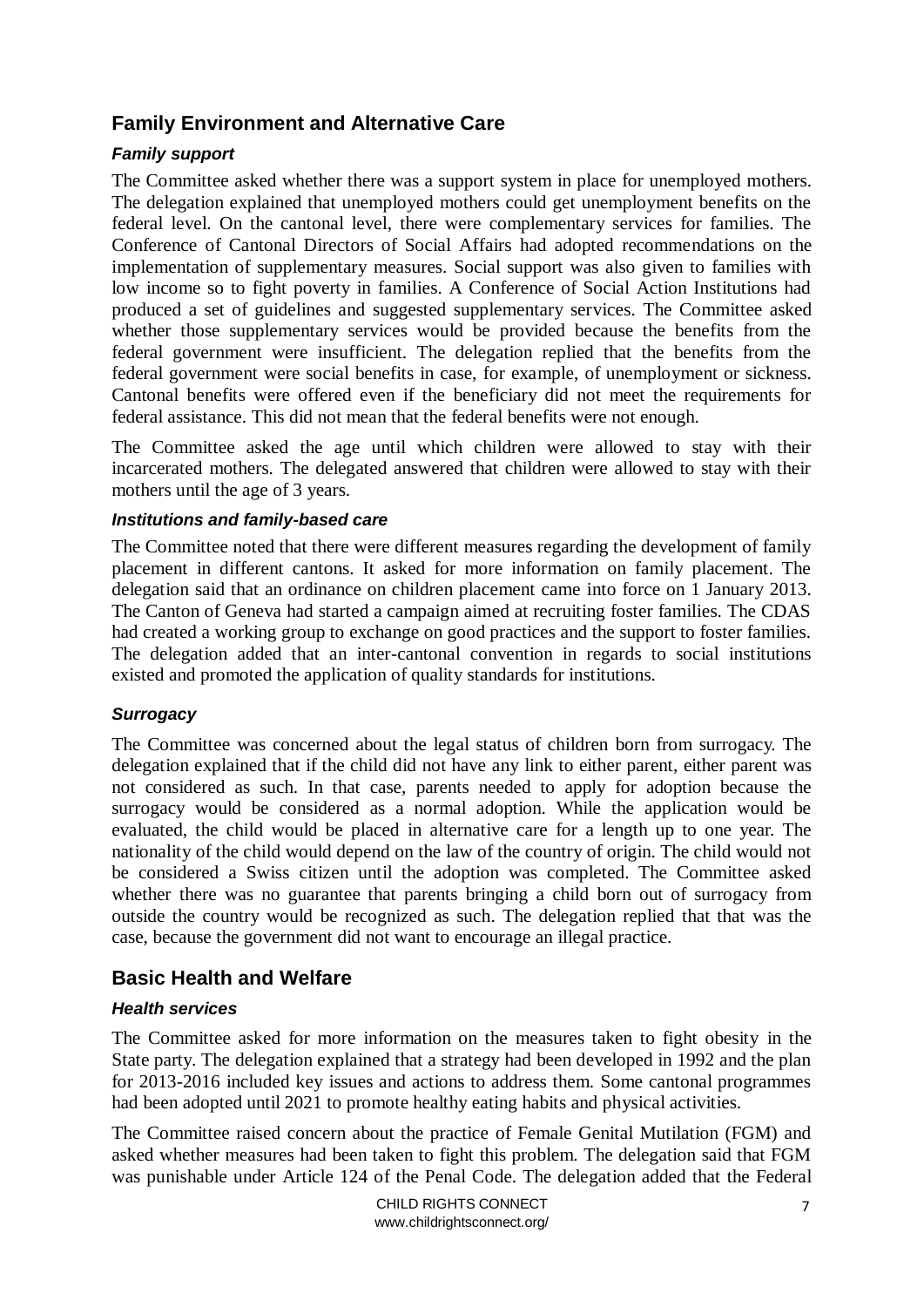Office of Public Health had started a prevention and sensitization campaign in 2004 but delegated the task to Caritas Suisse in 2006. A community based prevention campaign had also been launched to promote participative prevention. At the national level, the prevention of FGM was part of the National Programme on Migration and Health. A national working group had been created to establish a network of actors and elaborate recommendations. The delegation added that FGM treatments were covered by health insurances and there had been a change in diagnosis coding since 2005. The Committee asked whether Caritas was working under contract and if the services provided were being monitored. The delegation replied that Caritas had signed a contract with the Federal office of Public Health. It also assured the Committee that Caritas' activities were monitored.

#### *Breastfeeding*

The Committee commended the efforts of the State party to promote breastfeeding but noticed that there was no national strategy and not enough initiatives. The delegation said that the Swiss Foundation for the Promotion of Breastfeeding was leading a campaign on the nutrition and health of the mother and the child. The labour law had been amended to allow the remuneration of breastfeeding breaks and the State party had ratified the ILO Convention 183. The delegation added that restrictions had been put on the advertisement of artificial milk. The Committee reminded the delegation that the World Health Organisation recommended six months of exclusive breastfeeding and asked the delegation if there was any initiative in extending paid maternal leave. The delegation remarked that paid maternity leave had been the result of a lot of efforts and that extended maternal leave was not a priority for the State party.

#### *Children with disabilities*

The Committee expressed concern about the use of packing on autistic children not being banned by the State party. The delegation said that packing was not formally banned. However, health insurances did not recognize it because there was no proof that it was an efficient treatment. The delegation added that from its knowledge, packing was not used on children. The Committee asked why the State party was reluctant to ban it. The delegation evoked the principle of therapeutic freedom. A parliamentary initiative had called for a report and the government had decided to provide an overview of detection and support methods.

The Committee asked whether the State party was considering abandoning psychoanalysis assessment that could be harmful to the children. The delegation said that they could not answer that question at the moment and that they needed to inquire for more information regarding that issue.

#### *Drug and substance abuse*

The Committee raised concern about the excessive use of psychotropic drugs on children and asked whether measures had been taken to address the issue. The delegation replied that the package of measures to reduce the consumption of drugs, tobacco and alcohol also included the reduction of psychotropic drugs' usage. Those measures were aimed at the entire population with a focus on children from vulnerable communities. The delegation added that societal environment brought parents to consult doctors and ask for Ritalin treatment. The delegation also added that the State party had ordered a report from the Federal Office of Public Health. The Committee asked whether this report had been published and distributed. The delegation said that the report had just been submitted to the government at the end of November 2014. It reassured the Committee that it would be published shortly. The Committee asked whether other measures such as parenting programmes had been envisaged to reduce the prescription of Ritalin. The delegation answered that the government had come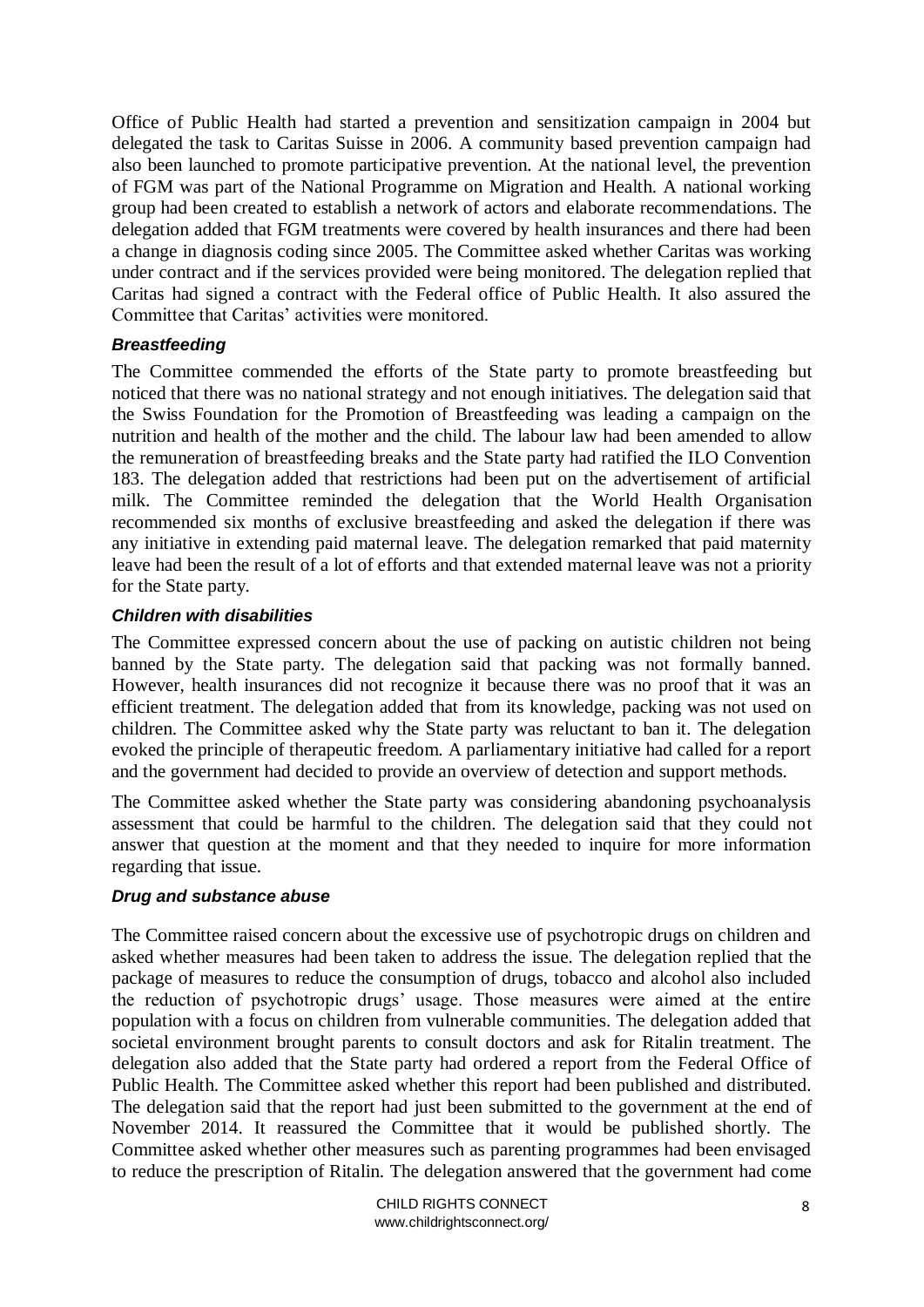to the conclusion that it was not necessary to develop special measures to decrease the systematic prescription of Ritalin. However it agreed that attention needed to be given to the situation.

# **Education, Leisure and Cultural Activities**

### *Education*

The Committee inquired about measures taken to address the lack of school attendance. The delegation explained that a managerial system had been introduced in all cantons, particularly for the Youth group in grade 9 and 10. The delegation added that centres for professional training had been opened in October 2014. Social workers had also been increased in schools. The delegation stated that the lack of attendance is of importance to the government. The Committee asked whether data regarding the lack of attendance and school dropout were available. The delegation replied that it did not really have data regarding school attendance and dropout rate.

The Committee mentioned the Stop Dropout of School programme and asked for more information. The delegation stated that it was a relatively new program. The delegation would gather more information on the programme and submit them by writing to the delegation.

The Committee raised concern about the lack of teaching of languages and culture of origin to migrant children. The delegation explained that migrant children represented 24 per cent of children enrolled in primary school and 34 per cent in other levels. Agreements had been developed between cantons, giving pupils the possibility to attend language and culture classes. The management of these initiatives was provided by NGOs. A federal law on national languages had been developed. The delegation added that subventions were available for the training of teachers. Also, recommendations and principles had been developed.

### *Children with disabilities*

The Committee was concerned about the lack of measures for inclusive education made available to children with autism. The delegation explained that Article 20 of the federal law on education for people with disabilities called for their inclusion in the regular school system. The delegation added that an agreement had been signed between cantons in 2007 that privileged inclusive solutions. 16 cantons had signed this agreement among which the canton of Geneva. The delegation also added that the State party had ratified the International Convention on the rights of persons with disabilities in April 2014.

# **Special Protection Measures**

### *Juvenile justice*

The Committee was concerned about the minimum age of criminal responsibility being 10. The delegation explained that the juvenile justice system aimed to educate and not to punish and that minimum age of criminal responsibility had been set to 10 for protection measures. The Committee stated that the argument was not convincing and reminded the delegation that in its concluding remarks in 2002, it had raised concern about the proposal to increase the minimum age of criminal consent from 7 to 10, adding that 12 was a more reasonable alternative.

The Committee asked whether a child in conflict with the law was provided with free legal aid if he/she was not able to pay legal fees. The delegation replied that no free legal aid was provided and that the parents or legal guardians of the child were obligated to pay said fees.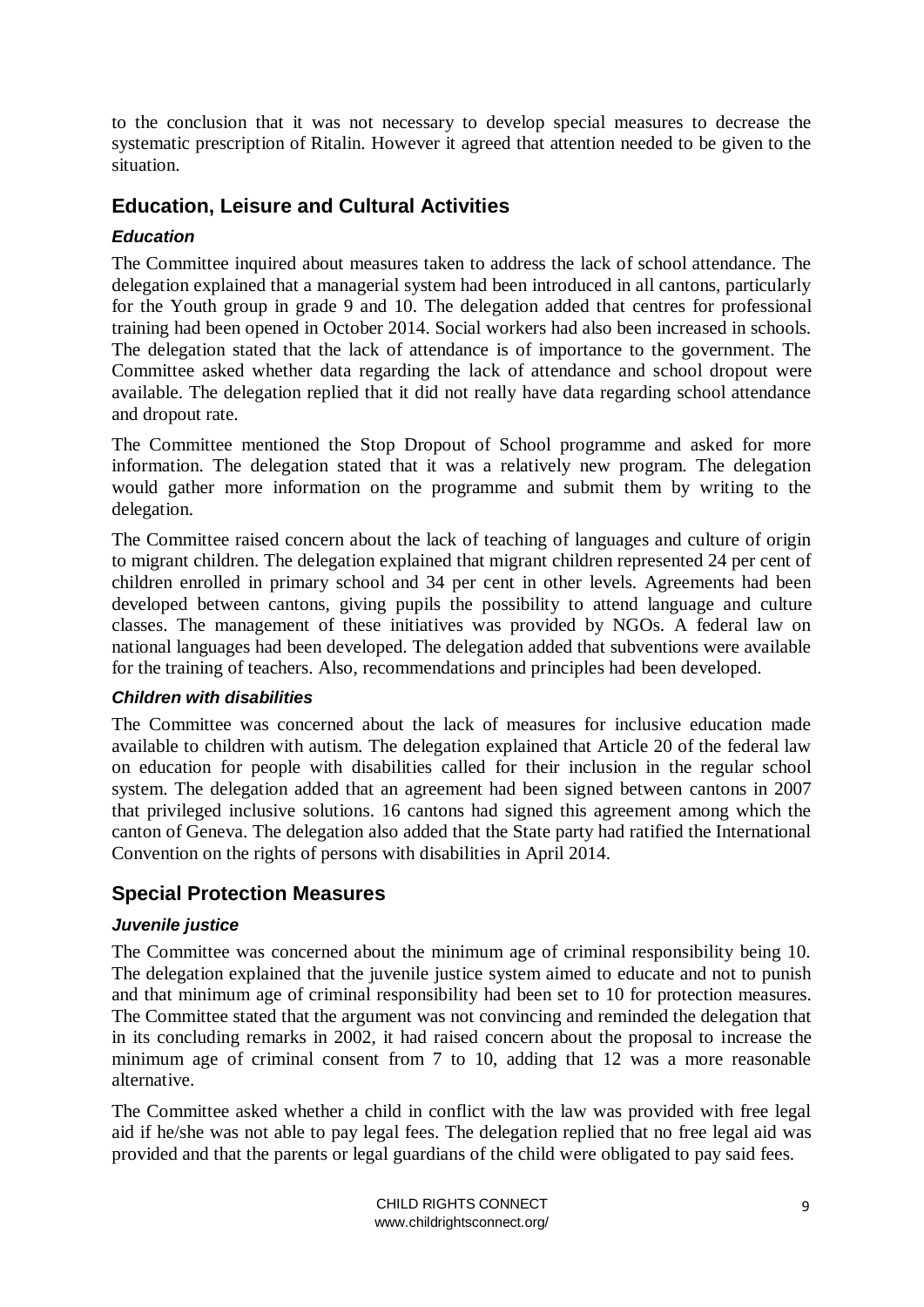The Committee asked about the type of sentencing that a child age 11, victim of abuse by a family member would get if he/she committed murder. The delegation explained that mediation could take place in tribunals. If the mediation was successful, the child would not be sentenced. The delegation added that there was no deprivation of liberty for children age 11.

The Committee asked whether alternative measures to deprivation of liberty existed for children between 15 and 18. The delegation replied that alternative measures existed for those children and imprisonment was always used as a last resort.

### *Asylum seeker and Migrant child*

The Committee asked for more information on the possibility for undocumented migrants to receive training. The delegation replied that amendments had been made to the law to allow this, upon certain requirements including being in possession of a resident permit.

The Committee was concerned about the discrimination of migrants. The delegation stressed the importance of integration and access to equal opportunities for migrants. Within this approach, a tripartite conference on agglomerations had been organised to address the issues related to the health of migrants in Switzerland. The conference mainly focused on maternal and infantile health. Language courses were also offered to pregnant women.

The Committee asked whether the best interest of the child was taken into consideration in asylum cases. The delegation replied that cantonal and federal authorities did take into consideration the best interest of the child and that there were always higher odds that the best interest of the child won over public interest. Decisions regarding asylum were made on the basis of the child's age, level of school integration and health.

The Committee asked for more information on measures in place for stateless children. The delegation explained that Article 30 of the law on naturalisation facilitated naturalisation after five years. Cases of naturalisation of stateless children were under the responsibility of the State Secretariat of Immigration. The Committee was curious to know whether a child born in Switzerland from stateless parents would be granted Swiss citizenship right away. The delegation replied that Swiss citizenship was not granted to a child born from stateless parents and that being born in Switzerland was not a guarantee of non-return. The Committee inquired about the State party's intent to ratify the 1961 Convention on the reduction of statelessness. The delegation answered that the State party had already ratified the 1954 Convention relating to the Status of Stateless Persons. It added that an initiative had been introduced in 2005 for the ratification of the 1961 convention on the reduction of statelessness but members of the parliament had opposed it.

The Committee asked whether measures had been taken to facilitate the access to healthcare services for undocumented migrants. The delegation answered that undocumented migrants were required to have medical insurance. They could have access to basic health services without any insurance. Undocumented children could access services from the school doctor.

The delegation added that article 310-21 of the penal code required insurance professionals to deal with information related to undocumented migrants in a confidential manner. However, the delegation said that there was probably a lack of compliance in practice.

### *Minorities*

The Committee was concerned about the lack of inclusiveness of children from minority groups. The delegation explained that Yenish people were recognised as national minorities. Approximately 600 children travelled with their parents. However they did attend school in the regions where they would stay during the winter. The delegation added that the umbrella